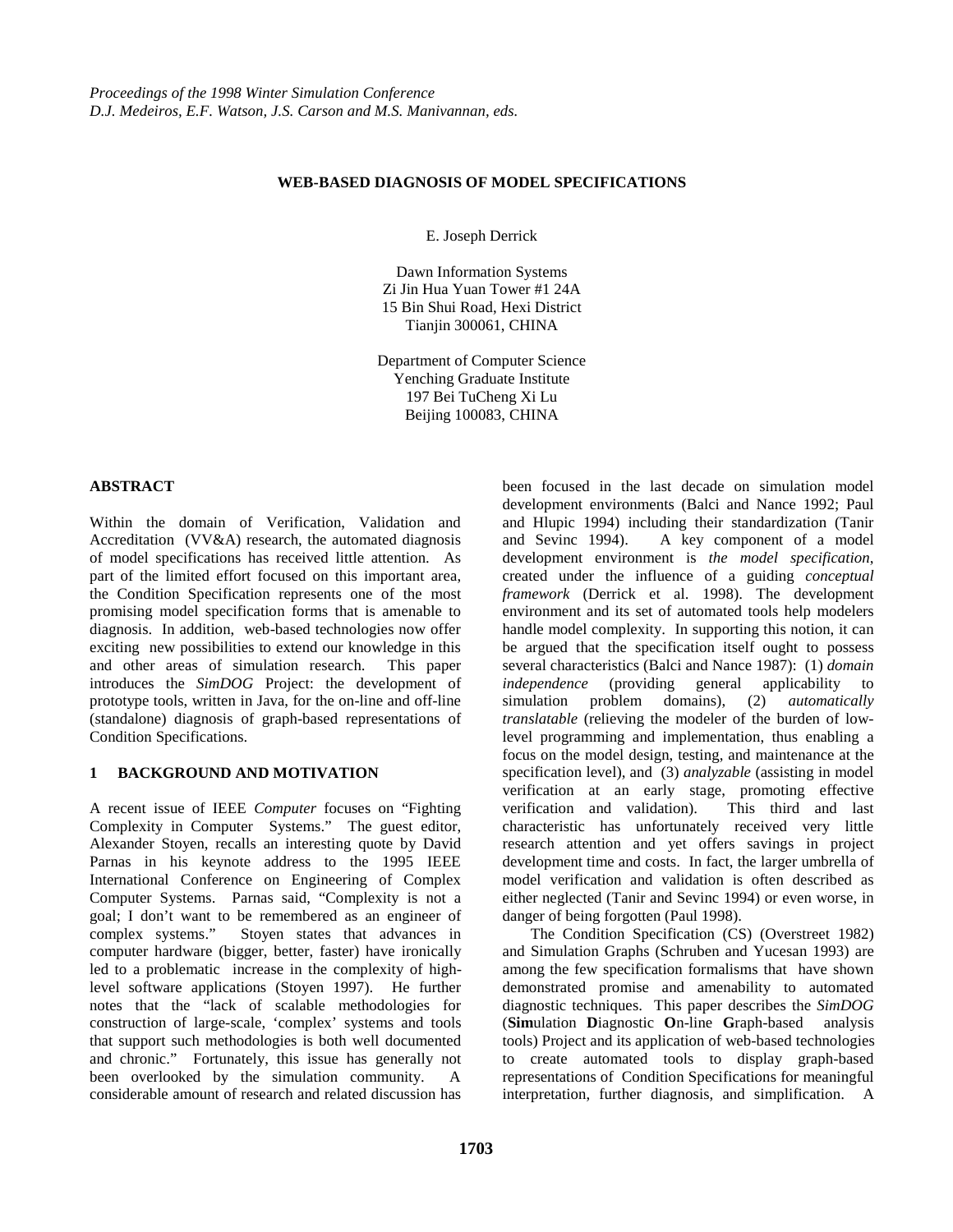brief description of the CS and its diagnostic capabilities is given. The web-based technologies and the perceived benefits of their use in this domain are reviewed. An overview of the *SimDOG* Project is provided which covers the project goals, computing environment, current status, and future work. Concluding remarks describe the challenge in this research area.

# **2 THE CONDITION SPECIFICATION**

Briefly, the Condition Specification (CS) (Nance and Overstreet 1988; Overstreet et al. 1994) produces a model specification that can be analyzed to (1) detect certain types of errors in the specification, (2) assist in creating efficient model implementations, (3) create helpful model documentation, and (4) provide data and information which will potentially lead modelers to a better understanding of the system under consideration. The CS has extensive analytic and diagnostic capabilities that offer significant benefits to modelers in the areas of *analytical* (existence of certain properties), *comparative* (differences between model representations), and *informative* (extraction or derivation of characteristics) diagnostic assistance. A variety of directed graph and matrix structures are derivable which effectively include the embedded relationships among model attributes and from which the cause and effect between these attributes can be readily determined. Analysis of these structures reveal information regarding attributes (utilization, classification, initialization, completeness, and consistency), the strength of relationships between equivalent conditions and the associated actions (called "cohesion"), and model components (connectedness, accessibility). This information can be extremely useful to modelers during the model development phases (e.g., measuring model complexity, simplifying model representations). Studies have been completed on the direct execution of CS forms for both sequential and parallel execution (Page 1994). Continuing research focuses on maximizing the utility of CS diagnostic capabilities (e.g., simplification techniques to recognize and eliminate redundancies (Nance, Overstreet, and Page 1996)).

# **3 USING WEB-BASED TECHNOLOGIES**

The prototype tools of the *SimDOG* Project use the Java programming language as their basis. The following native Java features and their benefits are highlighted:

• *Portability*. Multi-platform compatibility is possible. Broad availability and access to project results within and across organizations (via intranet, extranet, or Internet) saves time and costs and supports collaboration.

- *Multi-threading and Client-server functionality*. Multithreaded server architectures enable the server side management of many simultaneous connections with many clients. This enhances the performance characteristics of servers dedicated to specification analysis tasks.
- *Enterprise APIs (Application Programming Interfaces)*. The JDBC (Java Data Base Connectivity, RMI (Remote Method Invocation), and Security packages (Flanagan 1997) assist development of project database facilities, distributed applications, and file and object access/manipulation.
- *New Version 1*.2 (Beta) *Features*. Using the new concepts of "permission" and "policy", the Security API package offers fine-grain, highly configurable, flexible, and extensible access control for read-writeconnect access to a particular resource (a specified file or directory, a given host and port, etc.). This covers all code written in the Java programming language, including applets, applications, beans, and servlets. Custom socket types support RMI over a secure transport such as SSL(Secure Socket Layer) (Sun 1998).

## **4 PROJECT OVERVIEW**

The *SimDOG* Project goals are to (1) port existing diagnostic techniques as discussed above to Java-based tools, (2) provide new displays of graphical structures using native Java primitives (Java 2D and 3D APIs) and using other web-based technologies such as VRML, (3) maximize modeler interaction with the data and displays via client browsers, and (4) distribute the computationally intensive tasks to server-side while maintaining acceptable network performance characteristics between server and client.

In a typical *SimDOG* session, the modeler connects to the URL (Uniform Resource Locator) of a *trusted* Diagnostic Analysis Data (DAD) Server using his/her favorite Java-enabled client browser (see Figure 1.) This server could be on the modeler's own machine, within the local intranet, remote extranet, or Internet. By use of a form fill-in, the modeler provides the file location (or possibly the URL) of a CS (in ASCII form) and gives permission for access to client resources. The DAD server releases control applets (e.g., initialization applet, display applet, etc.) for client functions as requested by the client. The first applet obtains access to client CS data, submits the data to the DAD server, and initializes the interactive interface between client and server. A set of server side Java programs parse the data, store resulting data in a database, and initiate additional applets which will visually display results to the modeler and provide interactive/ data manipulation features.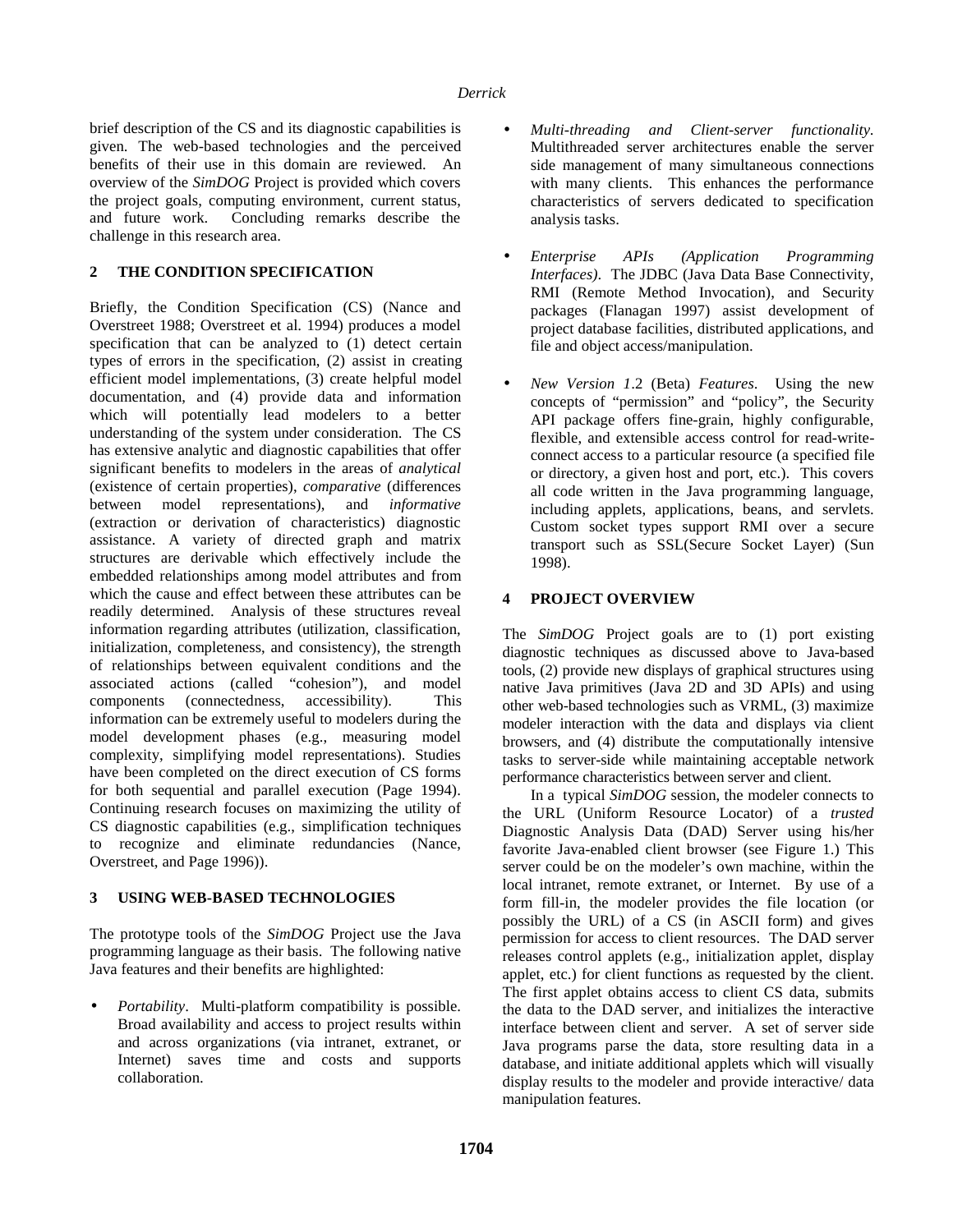

Figure 1**:** *SimDOG* Environment

The project computing environment consists of two Pentium Pro machines, one each for client and server side functions. Each machine is dual-boot (Linux-- Redhat 4.2 with kernel version 2.0.30, and Windows 95). Initial server side work is being done under Linux. However, due to potential future difficulties with the complex porting effort of the JDK beta version 1.2 to Linux, some later development may need to be shifted to another compatible environment (e.g., Win95). With the current dual-boot setup, not only is the primary Linux (client) to Linux (server) configuration testable, but also Win95 (client) to Linux (Server) and Win95 (client) to Win95 (server) combinations can be tested as tool development progresses and as Win95 compatible server-side components are developed. The components in Figure 1 and their current status include:

- Parser. The CS is parsed using Linux native tools flex and byacc. Parser development is underway and will be completed by August 1998. The initial use of flex and byacc allows work to proceed without waiting for development of a Java-based parser.
- *Database*. The mSQL version 2.0.3 database engine (Hughes 1998) is used.
- *DAD Server.* The httpd server is an Apache Server running various scripts and storing the control applets to coordinate server-side functions.
- *Database connectivity with the server* and limited applet communications (access to client side data, simple client side interface, and basic display of graphical representations) should be completed by November 1998.

Demonstration of feasibility of concept is projected for early first quarter 1999. An offline version of the toolset that facilitates standalone accomplishment of diagnostic activities is also proposed for a future date.

The *SimDOG* Project is intended to be a platform for ongoing and future research and development, not an overnight "quick-fix" implementation of CS diagnostic techniques. It will slowly evolve and mature. Successor tools could potentially integrate with other VV&A webbased services or within broader enterprise modeling solutions. The *SimDOG* Project assumes the pre-existence of a CS for input to its toolset. We believe this research will stimulate investigation into the improvement and adaptation of higher level conceptual frameworks for producing a CS or other promising specification formalisms.

## **5 CONCLUDING REMARKS**

There is a documented need for research in the area of model verification and validation. Fundamental requirements continue to be overlooked; with the exception of a few areas (e.g., Condition Specification, Simulation Graphs, etc.), the diagnosis and analysis of the model specifications (early in the simulation study life cycle) receives little attention. The gains that have been achieved need to be realized in the development of research or model development platforms which will link or transform the formal methodologies (which possess diagnostic capability) to implementation level and usable tools. The *SimDOG* Project attempts to gain measurable progress in this transformation and generate renewed interest in this critical research area. In the same manner that today's webmasters submit HTML code to web-based HTML validation services (WebTech 1998), might we perhaps (in the not-too-distant future) find that model developers are also able to submit model specifications to trusted local or remote analysis servers, thereby strengthening awareness, dependence, and rightful reliance on VV&A techniques?

#### **ACKNOWLEDGMENTS**

In support of this project, the cooperation and collaborative assistance from and between Carnegie Mellon University (Pentium computer equipment donation from Professor